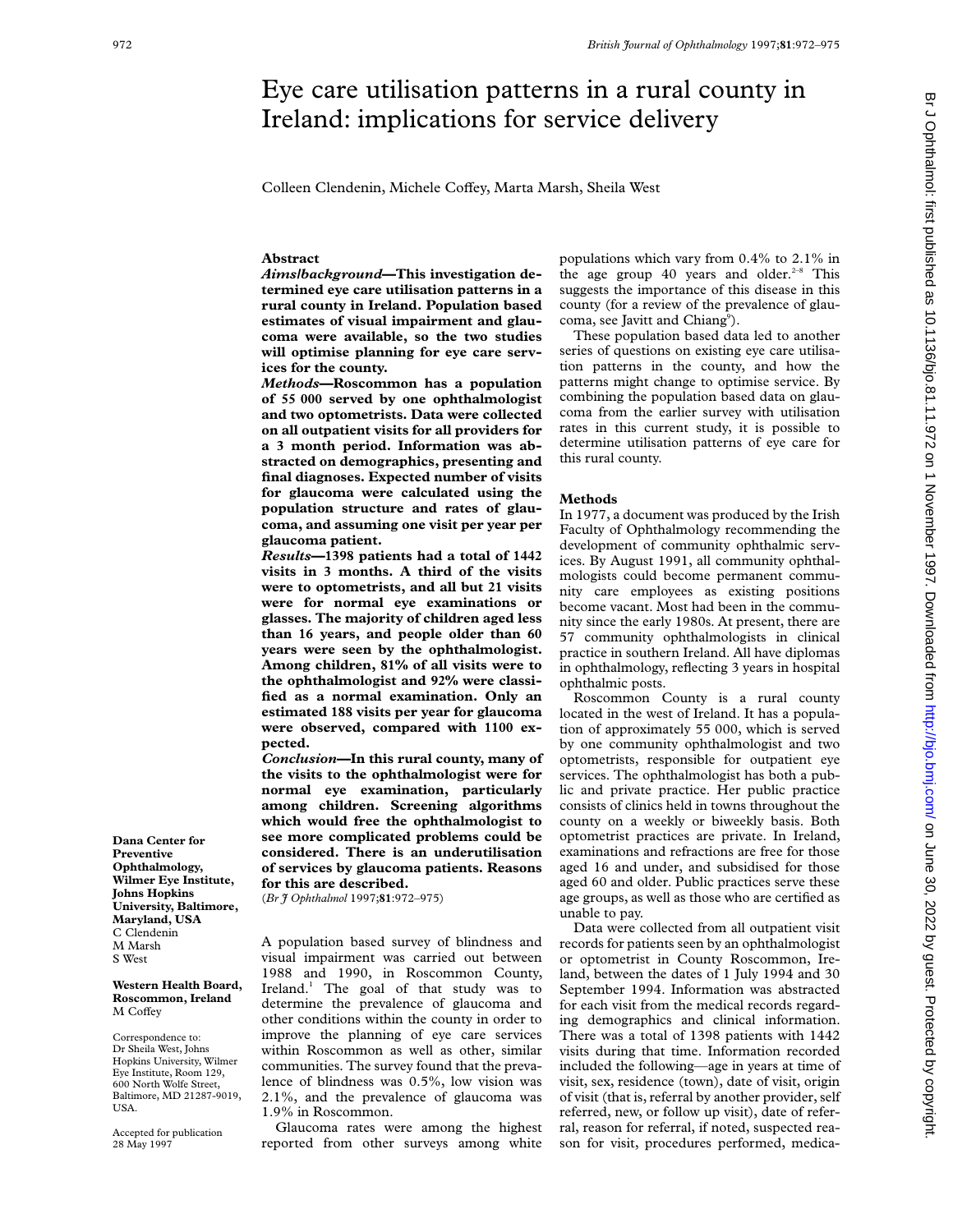*Table 1 Age distribution of 1442 visits by provider type (%) in Roscommon County*

| Age (years) | Number of visits $\star$ | Ophthalmologist<br>(private) | Ophthalmologist<br>(clinic) | Optometrist | Total |
|-------------|--------------------------|------------------------------|-----------------------------|-------------|-------|
| < 5         | 79                       | 16                           | 84                          | 0           | 100   |
| $5 - 16$    | 285                      | 13                           | 68                          | 19          | 100   |
| $17 - 29$   | 126                      | 52                           | 8                           | 40          | 100   |
| $30 - 39$   | 61                       | 44                           | 10                          | 46          | 100   |
| $40 - 49$   | 92                       | 45                           | 20                          | 35          | 100   |
| $50 - 59$   | 104                      | 37                           | 10                          | 53          | 100   |
| $60 - 69$   | 149                      | 36                           | 29                          | 35          | 100   |
| $70 - 79$   | 215                      | 29                           | 43                          | 28          | 100   |

\*221 visits were from patients who did not have ages recorded in the chart.

tions or glasses prescribed, final diagnosis, and disposition.

Each provider maintained their records in a different manner. The public ophthalmology practice and one of the optometrists maintained a log book which recorded the name of each patient seen on a given day, and then a separate file for each patient with records of each visit. The private ophthalmology practice recorded all information in log books in the chronological order in which patients were seen. The second optometrist no longer had a log of the patients seen during the previous year, so each patient's file had to be examined to see if they had been seen during the study period. Each record had been written by the eye care provider who had examined that patient.

For the purposes of this study, the origin of the visit was considered to be a referral if the chart contained a referral letter, or if the written history states that the patient is being seen as a referral. A patient was considered self referred if it was the patient's first visit for the current concern, and the patient was not referred by another healthcare provider. If the patient had been seen previously by the same doctor for a related problem then it was considered a follow up visit.

A patient was considered a resident of Roscommon if the recorded town of residence was in Roscommon County. All visits to eye care providers within the county were counted for analyses, regardless of the residency, assuming that the number who came into the county for eye care (19%) was similar to the number of Roscommon residents who went outside of the county to receive their eye care. Since we had no way of assessing services obtained outside the county by county residents, this assumption will inflate our estimates of visits if, in fact, services are not sought outside the county.

All data were entered into customised PARA-DOX programs, and were analysed using SAS. Data were grouped by age, sex, and provider, and differences tested using  $\chi^2$  tests. To deter-



*Figure 1 Age distribution of 1398 patients seeking eye care in Roscommon County.*

mine the expected number of visits for glaucoma, we took the estimated number of glaucoma patients identified from the original survey in Roscommon<sup>1</sup> and presumed one visit a year would be conservative. This number was compared with the actual number of visits mentioning glaucoma, high intraocular pressure, or ocular hypertension, or visits in which medicine for glaucoma was prescribed.

## **Results**

Data were collected on all 1398 patients, who had a total of 1442 visits within 3 months. Of the 1398, 569 were male and 829 were female. A total of 81% were Roscommon residents (1131 of 1398). The ages of the patients seen over the 3 months approximated a 'U shaped' distribution, with more patients either under 16 years of age, or over 70 years old, than any other age (see Fig 1).

Of the total visits, 38% were seen in the public ophthalmologist practice (546 visits), 29% were seen in the private ophthalmologist practice (420 visits), and the remaining 33% were seen by optometrists (476 visits). There was little difference in distribution of visits by sex of the patient between the three types of practices  $(\chi^2 = 4.41, p = 0.11)$ . The age distribution, however, varied greatly between different provider types ( $\chi^2$  = 318, p <0.001). Table 1 shows the number of each age grouping that was seen by each of the sources of care, for a total of 100 % for each age category. The ophthalmologist's public practice accounted for the majority (71%) of children less than 16 years old who were seen, but less than 20% of

*Table 2 Age distribution of reason for visit by provider type*

|                         | $\geq 16$ years |          | $17 - 49$ years |          | $50+$ years     |          |
|-------------------------|-----------------|----------|-----------------|----------|-----------------|----------|
| Diagnosis               | Ophthalmologist | Optician | Ophthalmologist | Optician | Ophthalmologist | Optician |
| Chronic eye disease     | 37              |          | 10              |          | 99              |          |
| Squint                  | 18              | 0        |                 |          |                 |          |
| Normal eye exam/glasses | 200             | 47       | 88              | 103      | 178             | 182      |
| Acute trauma, VA loss   | 22              |          |                 | 0        | 25              |          |
| Other                   | 33              |          | 66              |          | 87              |          |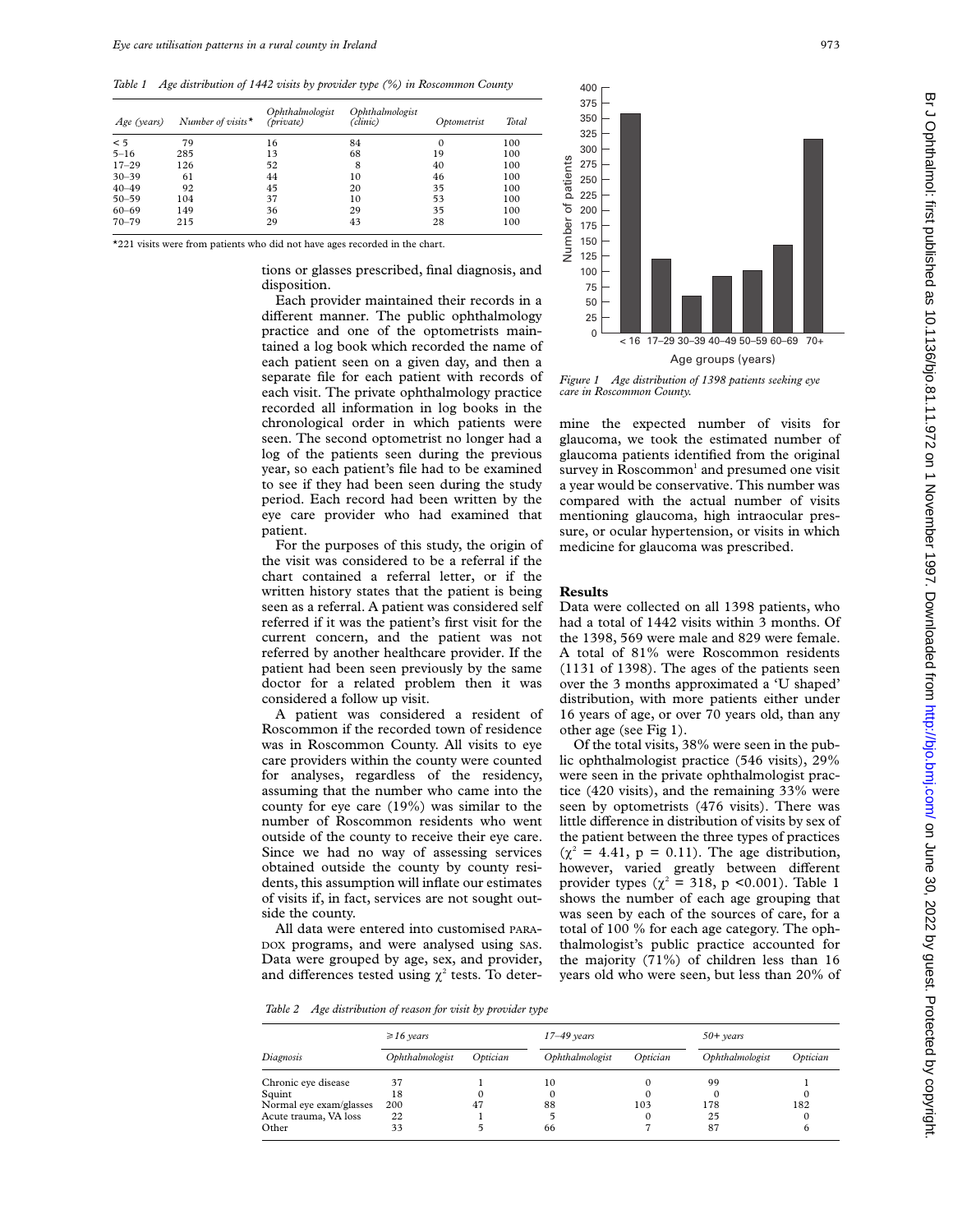*Table 3 Distribution of final diagnosis by provider for patients age* <*16 years who came for a normal eye examination*

|                                                          | Ophthalomolist<br>(clinic) $(n = 174)$ |              | Ophthalmologist<br>(private) $(n = 26)$ |               | Optician<br>$(n = 47)$ |                      |
|----------------------------------------------------------|----------------------------------------|--------------|-----------------------------------------|---------------|------------------------|----------------------|
| Final diagnosis                                          | $\boldsymbol{n}$                       | %            | $\boldsymbol{n}$                        | $\frac{6}{2}$ | $\boldsymbol{n}$       | %                    |
| Myopia/hyperopia normal<br>Amblyopia/strabismus<br>Other | 162<br>5                               | 93<br>4<br>3 | 22                                      | 84<br>8<br>8  | 47<br>0                | 100<br>$\Omega$<br>0 |

visits by each group from 17 to 59. Older individuals were also more likely to be seen in the clinic with an increase by age, beyond age 60.

The initial reason for visit was examined by age and by provider type (Table 2). Most of the visits where the presenting reasons were chronic eye diseases, squint, acute trauma, and visual acuity loss were seen by the ophthalmologist. For squint, this was not surprising since young children with a positive family history are referred by public health providers for cycloplegic refraction by an ophthalmologist. All but 21 of the visits to the optometrist were for a normal eye exam or for glasses. The ophthalmologist also had a large majority of visits classified initially as normal eye examinations (Table 2). This was most notable in the age group under 16, where 200 visits occurred for normal examinations in the 3 month period.

Further exploration of the final diagnoses for the normal examinations was carried out for the age group 16 and under. Of the 247 visits for a normal examination in this age group, between 3% and 8% had a final diagnosis of amblyopia, strabismus, or other, all diagnosed by the ophthalmologist (Table 3). A total of 81% of all visits in this age group were to the ophthalmologist, with 92% resulting in a normal examination or patients needing glasses only.

According to the original Roscommon survey, approximately 1100 county residents have  $g$ laucoma,<sup>1</sup> so we expected approximately 1100 visits in a year for glaucoma, ocular hypertension, or pressure check. However, based on the 3 month experience, only an estimated 188 yearly visits were observed, or 17% of what was expected. There was no seasonality reported in visits for glaucoma that might explain the low estimate.

### **Discussion**

During the 3 month period of observation, a total of 1442 visits to the three eye care professionals in the county were made. Most of the visits, 67%, were to the single ophthalmologist, either at her private or public practice. Many of the visits to the ophthalmologist were for a normal eye examination or glasses, particularly in the age group 16 and younger. Because only 3 months during the summer were sampled, an issue could be raised that these were not representative months. For example, farmers are particularly busy during summer months and were less likely to come in. The ophthalmologist recorded 966 visits during July to the end of September in this study, and recorded 824 visits the previous January to the end of March, a difference of 142 visits. If anything, the visit rate was higher during the summer

period sampled. However, detailed data were not collected as part of this study in the kind of visit, or ages of patients, during the winter sampling period, so it is possible that different patterns of care might be observed in winter or spring months.

Similar data on eye care utilisation exist in the USA. For example, the National Ambulatory Medical Care Survey (NAMCS), conducted in 1990, determined the distribution and annual rate of outpatient ambulatory visits to ophthalmologists.<sup>9</sup> For patients over 65 years old, there were an average of 740.2 visits per 1000 people (811.4 visits/1000 women and 645.0 visits/1000 men). In Roscommon, the average visit rate per 1000 for those 65 and older was 169 per 1000. The principal diagnoses among all ambulatory eye care visits in the USA were cataracts (25.6%), disorders of refraction (16.8%), and glaucoma (16.3%). However, without population based data on prevalence of these conditions, it is difficult to determine the appropriateness of this rate, or the optimal number of visits.

Community ophthalmology service is relatively new, having been proposed in 1977 and implemented in 1991, in response to the growing demand for outpatient care. Based on these data, one might construct a more optimal distribution of visits among the trained staff, in which optometrists were working together with the ophthalmologist in the public practice to screen and see patients 16 and younger for a normal eye examination, thus freeing the ophthalmologist to see patients with chronic eye diseases or more complicated problems. The few patients found to have amblyopia, strabismus, or other problems could easily be referred, if necessary.

There is an underutilisation of eye care services by glaucoma patients in this county. Only an estimated 17% of glaucoma patients on average, were seen by an ophthalmologist each year. This underutilisation may have one of several possible explanations. Firstly, glaucoma is a silent disease and many people may be unsure that they have glaucoma. Of those found to have glaucoma in the Roscommon survey, an estimated 50% were unaware of their condition. If only those who were aware of their glaucoma came for a visit once a year, the estimated visit rate would be 550, compared with 188 actually seen, or 34% of expected visits. Ideally, in Roscommon, glaucoma patients will be seen twice a year (once for a dilated examination and a second visit for another visual field test).

Another possible explanation for the low rate of visits for glaucoma may be that, although there is an awareness of glaucoma, patients do not utilise the care that is available to them. Underutilisation of services by patients with eye disease has been studied, primarily for cataract. Reasons for declining cataract surgery include fear, perception that cataract was not serious, problem getting assistance to the clinic, and perceived cost.10–12 Some glaucoma patients may also be seeking care outside the county; we did not measure the magnitude of outside care, but it probably does not explain